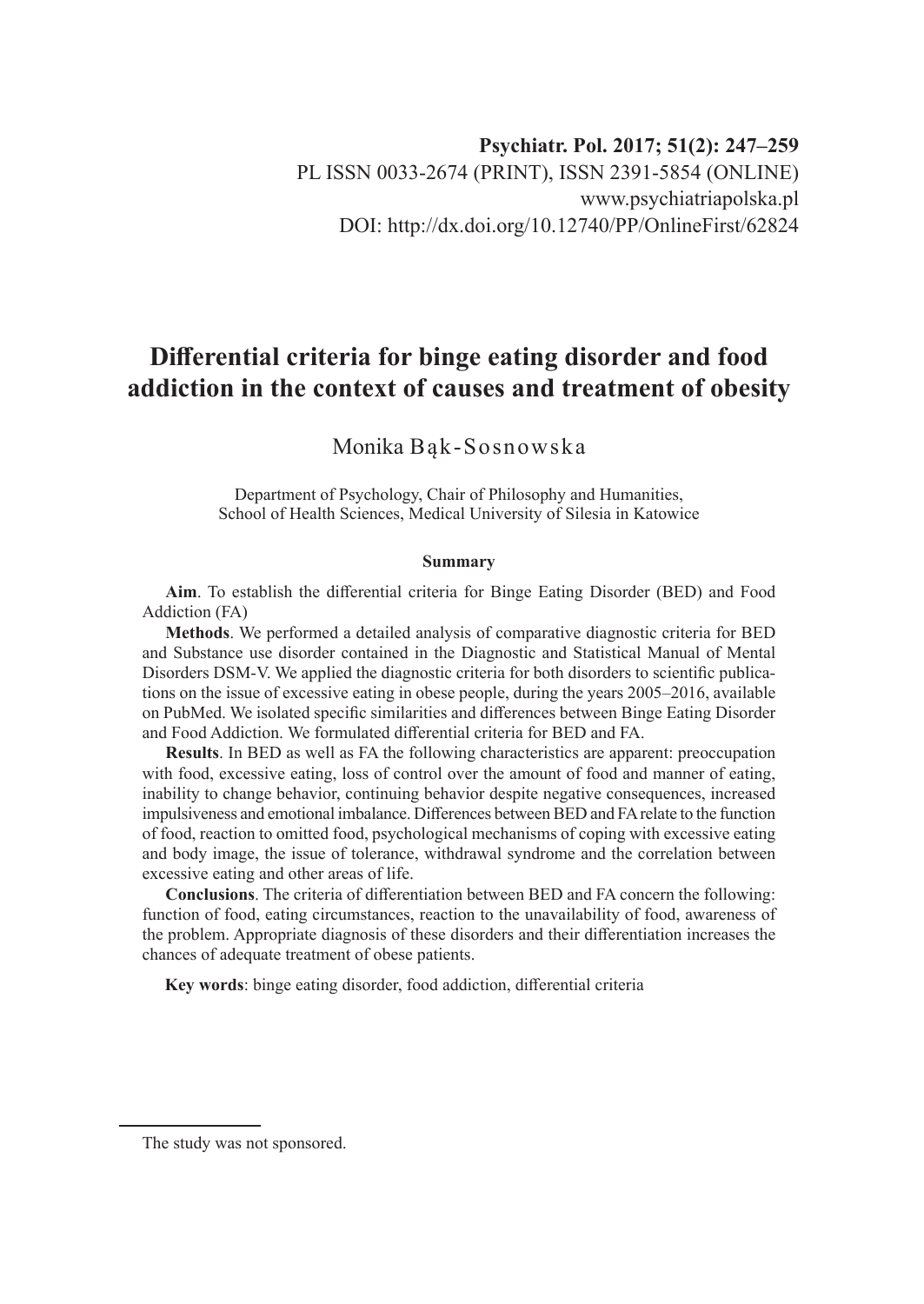## **Introduction**

Obesity is a growing public health problem in developed countries [1]. Etiology of obesity is complex and includes biological, as well as psychological and environmental factors [2]. More than \$ 209 billion per year is spent only in the United States on the treatment of obesity and its complications. It represents more than 20% of all healthcare spending [3]. Since the effectiveness of the treatment is not satisfactory, the mechanisms responsible for excessive eating are still searched for. Excessive eating is responsible for over 90% of obesity [4].

The tendency to overeat is caused by the availability of attractive food, but primarily by the individual features of the person. These include improper eating habits, inefficient psychological regulatory mechanisms and abnormal interactions between hormonal and metabolic factors vs. central nervous system and its neuroregulatory mechanisms [2]. Neuroregulation in eating disorders is still unclear. We do not know either whether these disorders are secondary to diet or they are rather primary changes, based on which abnormal eating behavior develops. Studies conducted in obese patients revealed a number of neurotransmitters involved in the process of feeding and maintaining energy balance. These neurotransmitters are synthesized centrally (CNS) as well as peripherally. In each group there are those that inhibit and those that stimulate appetite. The group of protein neurotransmitters which increase appetite contains among others: melanin-concentrating hormone (MCH), neuropeptide Y (NPY), agouti-related protein (AGRP), ghrelin. Among those which inhibit appetite there are: urocortin (melanocortin family), cocaine – and amphetamine-regulated transcript (CART), brain-derived neurotrophic factor (BDNF), glucagon-like peptide 1 (GLP−1), cholecystokinin (CCK), galanin, peptide Y (PYY) [5]. It seems that the above mentioned peptides not only play an essential role in the direct regulation of hunger and satiety, but also have an influence on the nutritional status, metabolic processes and mental state. It is considered that their neuroendocrine action affects the activity of the hypothalamic-pituitary-peripheral axis [6].

The scope of this manuscript does not allow for a detailed discussion on various mechanisms of action of the peptides mentioned above. However, it is worth to mention for example the significance of serotonin and dopamine. As it is known over-reactivity to the hedonic properties of food may be caused by inter alia reduced levels of serotonin. On the other hand, excessive willingness to intake food and the problem with self-control of the amount of food are associated with impaired functioning of the socalled reward system, the mesolimbic pathway running from the ventral tegmental area (VTA) to the nucleus accumbens (NAc). In some cases, specific activities or substances cause excessive secretion of dopamine and inadequately strong feeling of pleasure, which in turn leads to a constant search for stimulus reinforcement [7]. Furthermore, irregular eating promotes craving for high-calorie products due to unfavorable changes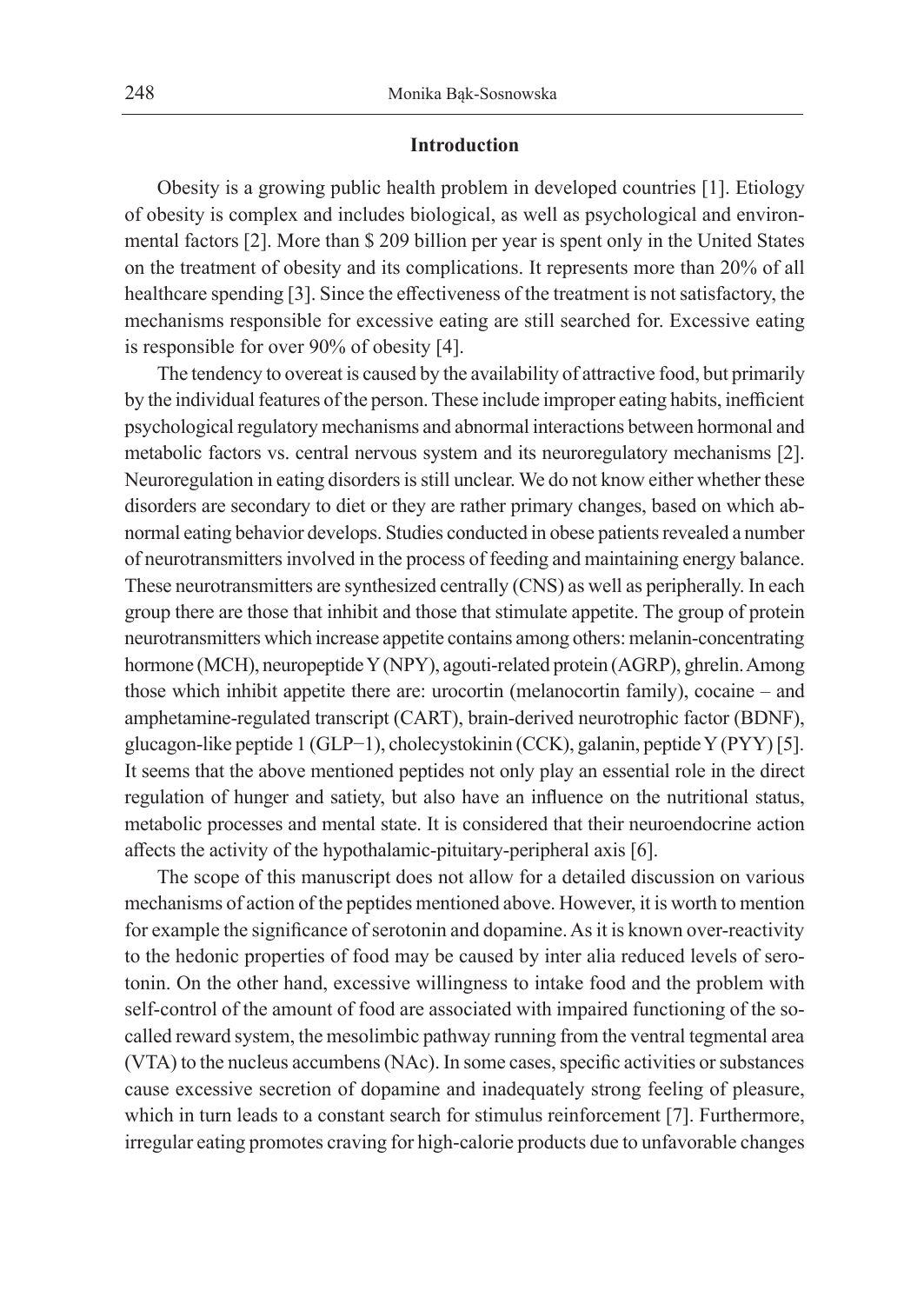in the level of blood glucose and the presence of hypoglycemic states. It has also been proven that long intervals between meals increase cravings for carbohydrates [8].

 Overeating which leads to obesity does not result mostly from physical hunger, but from psychological reasons. According the cognitive-motivational model of obesity the presence of food stimulates positive associations, inclinations of attention and motivational orientation, which leads to increased eating behavior. Thus, certain cognitive schemas trigger emotions and behaviors towards food by modifying, among others, the processes of perception [9]. An important role in overeating is also played by inefficient mechanisms of emotional regulation. They are associated with the predominance of excitation processes over inhibition processes and result in e.g. the escape style of coping with stress, reduced ability to defer gratification and impulsiveness [10].

Improper regulation of the level of neurotransmitters as well as psychological mechanisms described above, are observed not only in people suffering from obesity. They are present also in eating disorders associated with overeating and most often lead to excess body mass in this group of patients. Until recently, in terms of eating disorders medical classifications only mentioned bulimia (Bulimia Nervosa – BN), placing the other problems associated with overeating into the "non-specific" category (Eating Disorders Not Otherwise Specified – EDNOS) [11].

In the latest DSM-5 (Diagnostic and Statistical Manual of Mental Disorders) Binge Eating Disorder (BED) is placed additionally next to the eating disorder [12]. It is characterized by recurrent loss of control over the amount and mode of eating and incurring psychological expenses secondary to overeating. Some authors deny the legitimacy of recognizing excessive eating as a psychiatric disorder. They postulate that it is a form of a risky but still normal behavior. Furthermore, they argue that overeating, as well as obesity, most frequently coexists with or even results from other psychiatric problems, such as anxiety and depression [13].

Diagnostic criteria of BED according to the DSM-5 are shown in Table 1.

#### Table 1. **Diagnostic criteria for Binge Eating Disorder (BED) according to DSM-5**

- A. Recurrent episodes of binge eating (same as bulimia nervosa)
- B. Binge eating episodes are associated with three (or more) of the following:
- 1. Eating much more rapidly than normal;
- 2. Eating until feeling uncomfortably full;
- 3. Eating large amounts of food when not feeling physically hungry;
- 4. Eating alone because of embarrassment;
- 5. Feeling disgusted with oneself, depressed, or very guilty after overeating.
- C. Marked distress related to binge eating is present.
- D. At least once a week for 3 months.
- E. Binge eating is not associated with recurrent use of inappropriate compensatory behavior.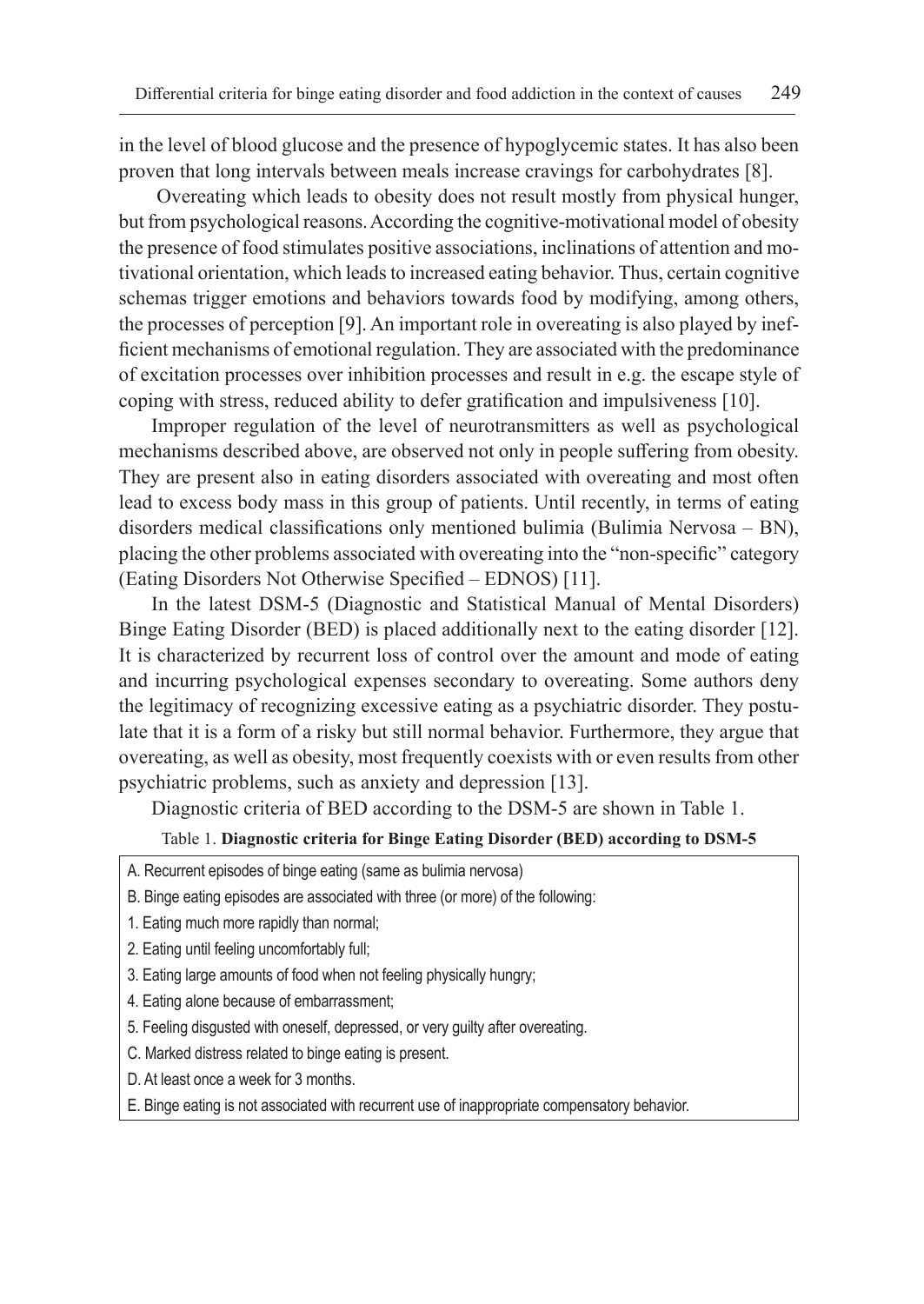The Binge Eating Scale is the basic tool used to diagnose BED [14]. However, the questionnaire had not been adapted to the Polish conditions. BED is strongly correlated with obesity. It is estimated that from 15.7% to as much as 40% of obese patients suffer from BED [15, 16], and between 1.12% and 6.6% of general population [17, 18].

Simultaneously with studies on formulation of diagnostic criteria for BED, there is an ongoing discussion in the scientific and clinical world about a disorder with similar symptoms, which also contributes to development of obesity. It was noted in the 60s of the twentieth century [19] that some people are specifically adapted to one or more of the consumed products (e.g. corn, wheat, coffee, milk, eggs, potatoes). This adaptation results in the presence of symptoms similar to an addiction to various substances, especially alcohol. The diagnostic criteria of substance use disorder consistent with DSM-5 [12] are presented in Table 2.

#### Table 2. **Diagnostic criteria for Substance use disorder according to DSM-5**

Substance often taken in larger amounts or over a longer period than was intended. Persistent desire or unsuccessful efforts to cut down or control substance use. Great deal of time is spent in activities necessary to obtain or use the substance or recover from its effects. Craving, or a strong desire or urge to use the substance. Recurrent substance use resulting in a failure to fulfill major role obligations at work, school, or home. Continued use despite having persistent or recurrent social or interpersonal problems caused or exacerbated by the effects of the substance. Important social, occupational, or recreational activities are given up or reduced because of substance use. Recurrent substance use in situations in which it is physically hazardous. Substance use is continued despite knowledge of having a persistent or recurrent physical or psychological problem that is likely to have been caused or exacerbated by the substance. **Tolerance** Need for markedly increased amounts of the substance to achieve intoxication or desired effect. Markedly diminished effect with continued use of the same amount of the substance. **Withdrawal** Withdrawal syndrome (differs by substance)

Substance is taken to relieve or avoid withdrawal symptoms.

Overuse of a certain food, as well as substances is associated with the malfunctioning of the reward system and may lead to the development of addiction. By analogy to the dependence to certain substances, the term food addiction is used more commonly. It refers mainly to highly processed products containing sugar, salt, additives (mainly enhancers of flavor) and high fat content, eaten more often than the person had originally planned.

The Yale Food Addiction Scale (YFAS) is broadly used for the diagnosis of food addiction, but it also does not have a Polish version to date [20]. Some authors criticize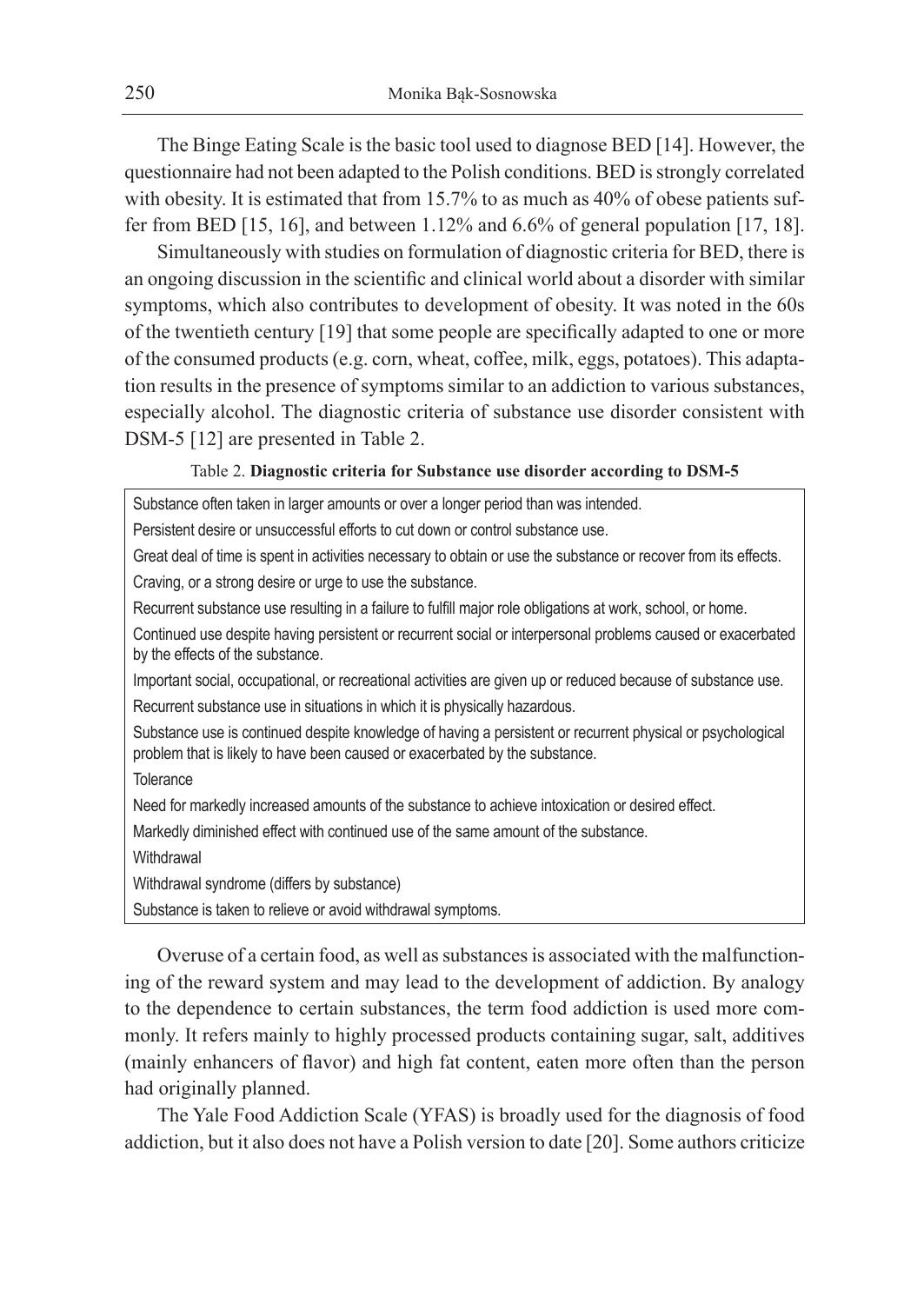correlating the criteria of substance dependence directly with problems with excessive eating. They suggest that symptoms such as tolerance, neglect of life activities or withdrawal syndrome do not apply in the case of FA [21]. However, it should be noted that the YFAS questionnaire used to diagnose FA defines tolerance somewhat differently than in case of substances such as alcohol. Namely, in case of FA, tolerance is understood as an increasing amount of food needed to reduce the negative mood, to correct it or to increase the feeling of pleasure. Also, regarding the "neglect of other activities", YFAS focuses rather on the process of growing involvement in matters related to food. The withdrawal syndrome is in turn described by similar symptoms as in the case of alcoholism, e.g.: agitation, anxiety, craving for "forbidden" products [22]. Up 11.4% of the general population may show symptoms of food addiction, while about 25% to 42% of obese patients meet the criteria [20, 23].

This issue has not been widely explored on the Polish scientific and clinical ground. In PubMed there are no reports of Polish authors on food addiction and the relationship between the disorder and development of obesity. Lack of clearly defined differential criteria between Binge Eating Disorder and Food Addiction can prevent doctors and therapists from establishing a proper diagnosis. Therefore it may reduce the effectiveness of the treatment of these disorders and obesity in general. It is particularly worrying because the number of obese people is increasing every year in all developed countries [24]. In Poland excessive body weight involves 62.4% of men and 44.6% of women [25]. It can be assumed that at least some of them suffer from a mental disorder that results in excessive eating and unhealthy weight gain. Therefore the main aim of this study was to create differential criteria for BED and FA.

# **Material and methods**

For the purpose of the study the following sources were exploited:

- 1. The diagnostic criteria for Binge Eating Disorder and the diagnostic criteria for Substance use disorder contained in the Diagnostic and Statistical Manual of Mental Disorders DSM-5 [12].
- 2. Scientific publications focused on excessive eating from 2005 to 2016 available in PubMed, with particular emphasis on reports of BED, substance dependence and symptoms of food addiction in the general population and in the obese population; publications were searched by the following keywords: food intake, disordered eating, eating disorders, binge eating, addiction, food addiction, obesity.

The acquired data was supplemented by author's observations from her own clinical practice (the author has been a clinical psychologist for 15 years, specializing in the diagnosis and treatment of eating disorders as well as psychological aspects of obesity).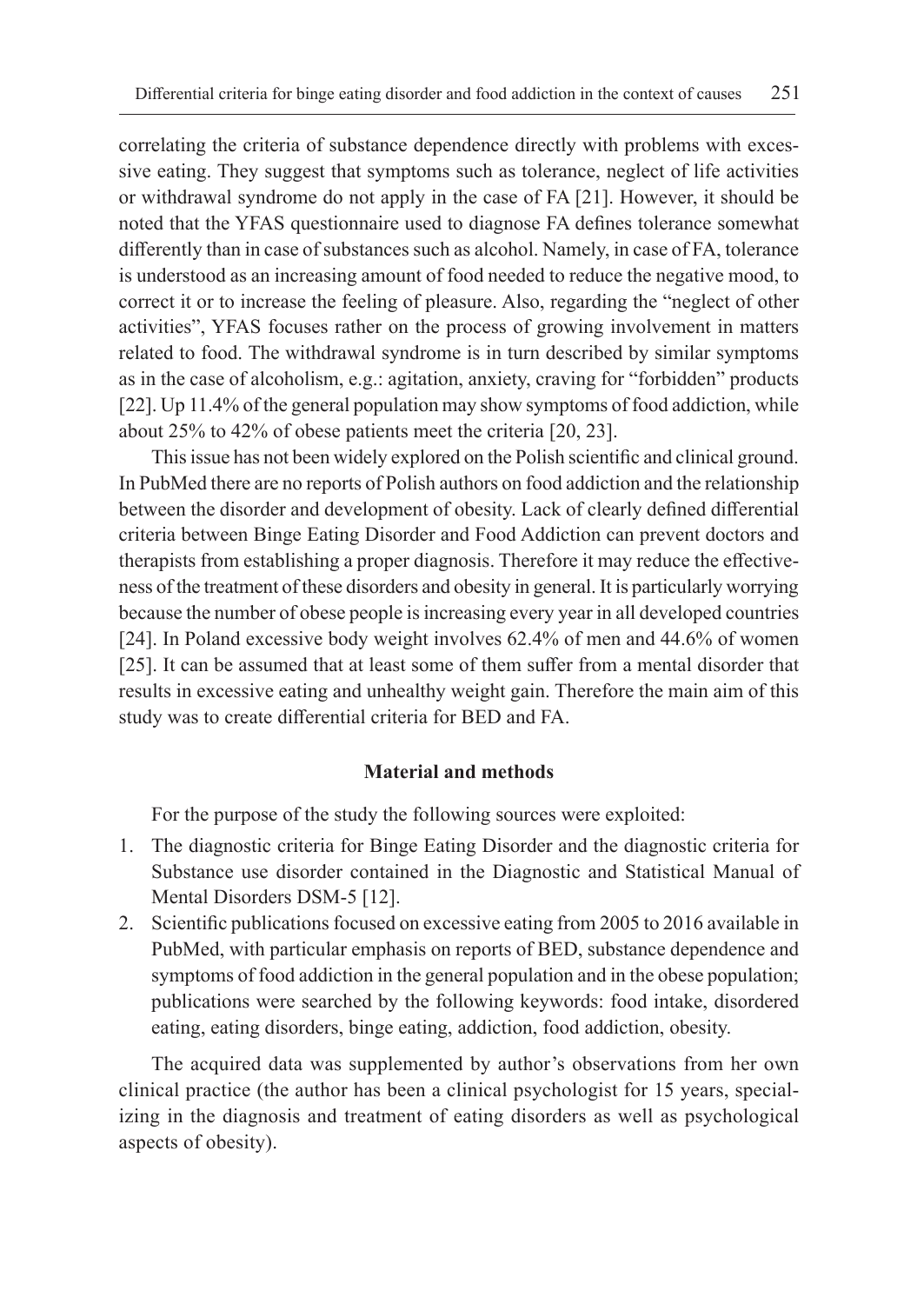First, a detailed analysis of comparative diagnostic criteria for BED and substance dependence was made. Then, reference diagnostic criteria for both disorders were applied to scientific reports on the presence of BED and symptoms of food addiction in obese people, and to the data from author's own clinical practice. Subsequently, specific similarities and differences between the two disorders were identified. Finally, basic differential criteria for BED and FA were formulated on the basis of the differences.

# **Results**

Similarities between the Binge Eating Disorder and Food Addiction include ([7, 12, 26], own clinical practice):

- recurring situations of excessive eating (eating more than you need to satisfy hunger);
- eating not related to the energy requirements of the body (lack of objective hunger);
- feeling of relief during excessive eating;
- eating up to an unpleasant feeling of fullness (problem with ending food intake);
- preoccupation with food, craving (food becomes the object of thoughts, emotions and actions);
- limited control over the amount of food and the manner of eating);
- limited ability to reduce or stop excessive eating (repeated unsuccessful attempts to change behavior);
- continuing the behavior despite increasing problems in various areas of life (including health consequences of obesity, and emotional problems – due to lack of acceptance of one's appearance);
- inability to completely withdraw problematic substances, namely food;
- triggering excessive eating by a stressor (a result of stress there is an increased desire to consume and negative affect);
- emotional dysregulation, or ineffective modulation of negative affect;
- elevated levels of impulsivity;
- increased likelihood of coexisting mood disorders and anxiety disorders (similar patterns of neural activity, e.g. dopamine).

There are also fundamental differences between Binge Eating Disorder and Food Addiction ([7, 12, 26] own clinical practice). They are presented in Table 3.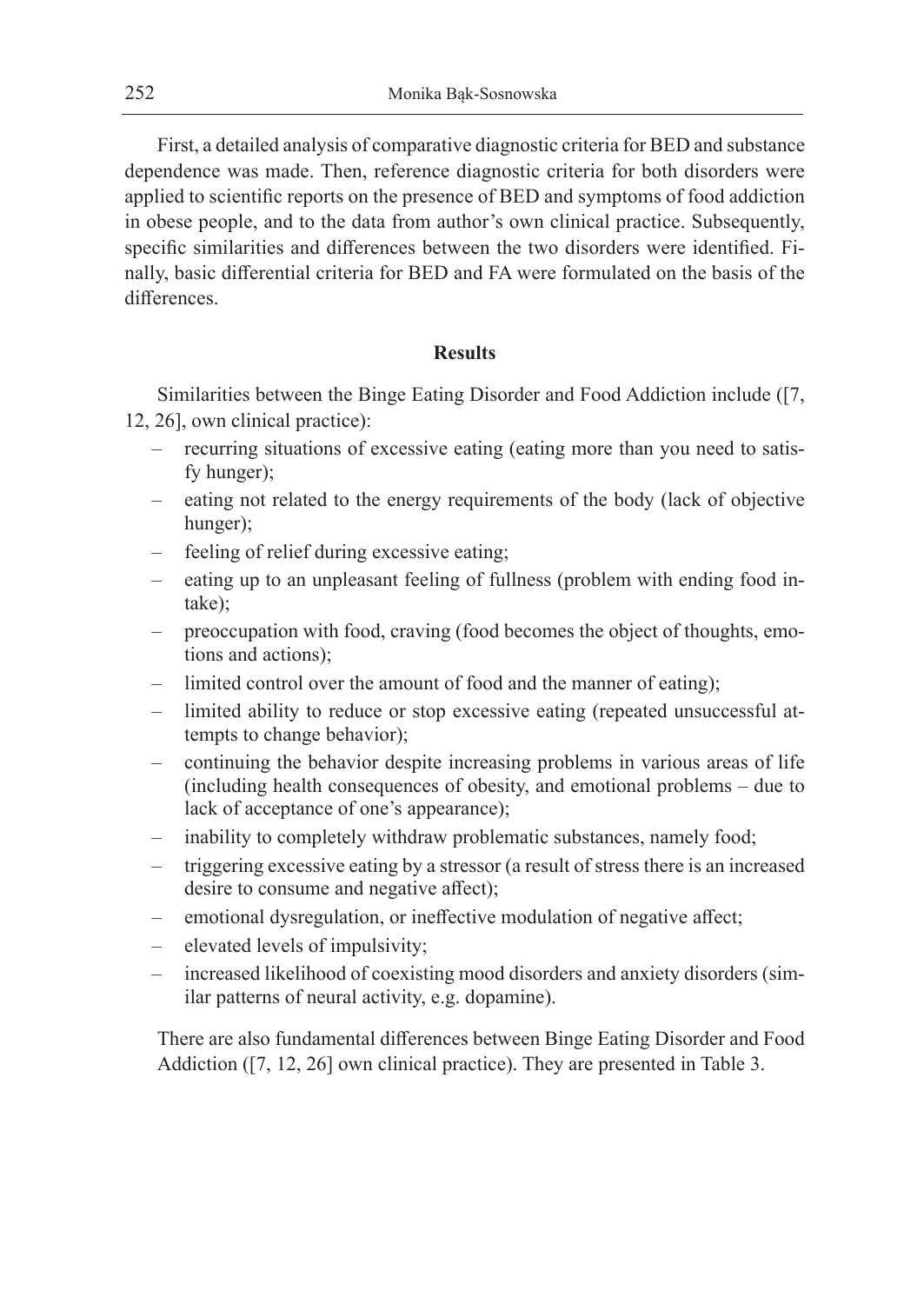| Factor                           | <b>Binge Eating Disorder</b>                                                                                                                                                              | <b>Food Addiction</b>                                                                                                                                                                                  |
|----------------------------------|-------------------------------------------------------------------------------------------------------------------------------------------------------------------------------------------|--------------------------------------------------------------------------------------------------------------------------------------------------------------------------------------------------------|
| course                           | there are episodes of disturbed behavior                                                                                                                                                  | disturbed behavior is continuous (due to<br>disturbed state of mind)                                                                                                                                   |
| hunger                           | eating occurs despite not feeling<br>subjective hunger (although need for<br>eating is present)                                                                                           | there is a subjective feeling of nagging<br>craving for particular food                                                                                                                                |
| taste                            | food may not be tasty or properly<br>composed, large amounts are important                                                                                                                | there appears to be a desire for particular<br>food, which is perceived as extremely<br>tasty                                                                                                          |
| pleasure                         | food is not a source of pleasure                                                                                                                                                          | particular food induces a sense of<br>pleasure                                                                                                                                                         |
| function of eating               | the function of eating is to reduce<br>mental tension (caused by for example:<br>cognitive distortions related to food,<br>embarrassment caused by shape and<br>weight, eating restraint) | food is used to induce hedonistic<br>satisfaction (pleasant psychophysiological<br>feelings)                                                                                                           |
| lack of food                     | situations that prevent overeating are<br>perceived positively (to protect against<br>psychological discomfort after overeating)                                                          | inability to eat a certain food increases<br>anxiety and anger (can lead to aggressive<br>behavior)                                                                                                    |
| other activities                 | overeating appears in the so-called free<br>time (when there are no ongoing tasks<br>and interpersonal relationships)                                                                     | tasks and relationships are neglected by<br>the compulsion to overeat                                                                                                                                  |
| other people                     | excessive eating occurs most often in<br>solitude                                                                                                                                         | presence of other people does not matter,<br>although company may trigger overeating                                                                                                                   |
| awareness                        | there is awareness of too large portions                                                                                                                                                  | psychological defense mechanisms are<br>activated (e.g. denial, projection), resulting<br>in inability to properly assess portion size                                                                 |
| feeling guilty                   | there is shame and distress due to<br>disturbed eating                                                                                                                                    | disordered eating has no substantial effect<br>on mood and self-esteem because the<br>system of delusions is active                                                                                    |
| body concern                     | there is increased concern about the<br>shape/weight of the body                                                                                                                          | lack                                                                                                                                                                                                   |
| body mass                        | body mass is always excessive                                                                                                                                                             | body mass is excessive or normal (e.g.<br>when the dependence relates to one<br>specific product)                                                                                                      |
| typical symptoms<br>of addiction | lack                                                                                                                                                                                      | there are: the phenomenon of tolerance,<br>withdrawal syndrome, devoting a certain<br>amount of time to activities associated with<br>eating and neglecting or abandoning other<br>activities for food |

Table 3. **Differences between Binge Eating Disorder and Food Addiction**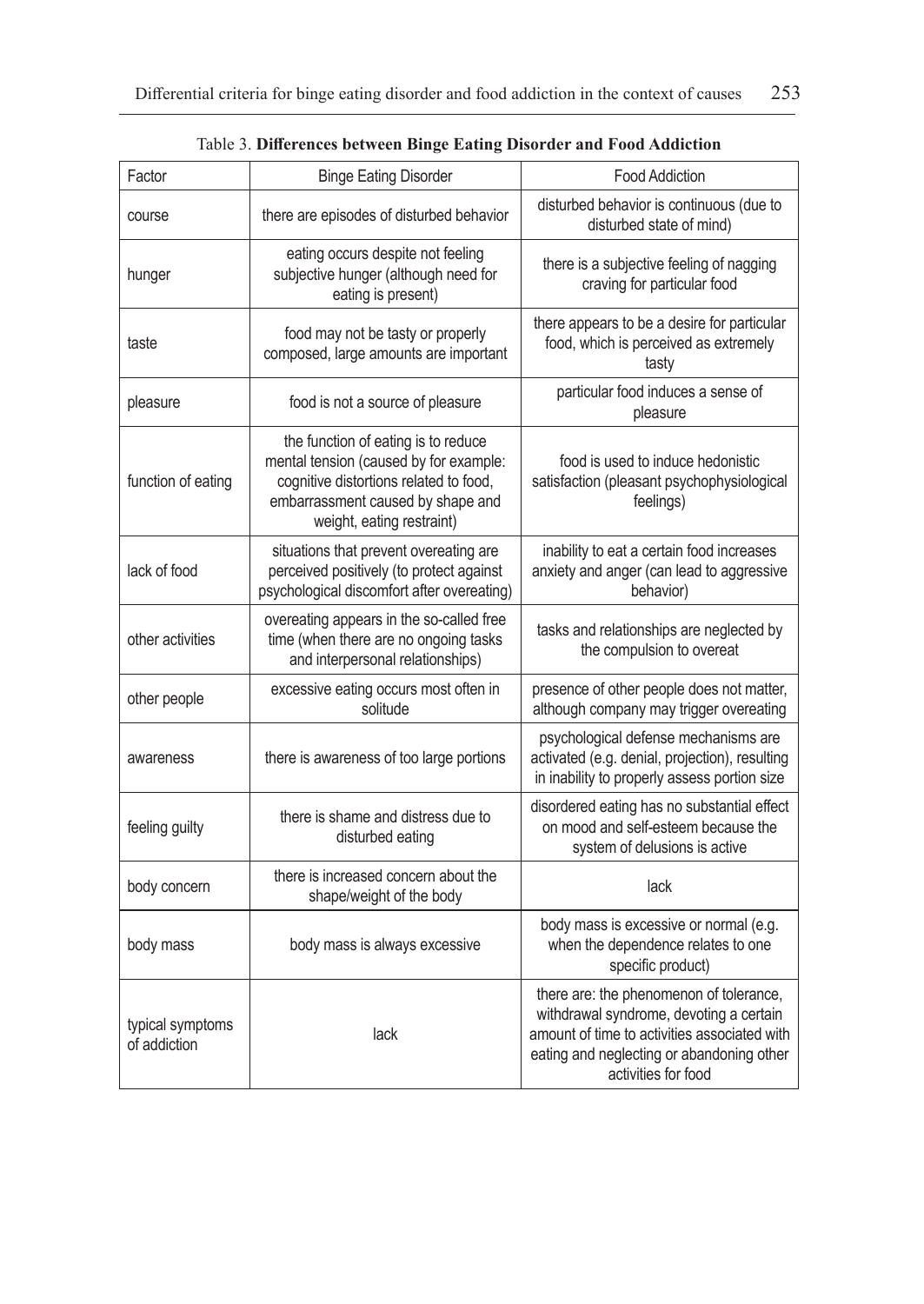## **Discussion**

The high incidence of Binge Eating Disorder and Food Addiction in obese patients was the reason for these conditions being equated with obesity until recently. Especially the relationship between FA and obesity incorrectly presented by the media and public opinion as a cause-effect relationship [27]. At the same time, due to similar symptomatology, excessive eating was not differentiated into BED and FA. Initially both disorders were included in the group of unspecified eating disorders, and then as binge eating disorders.

Few scientific reports on the simultaneous occurrence of Binge Eating Disorder and Food Addiction in obese people show a strong correlation between both disorders [26, 28, 29]. It is estimated that between 40% and 60% of obese patients with BED seeking treatment also present with symptoms of dependence on food [28]. This means that a significant proportion of people who suffer from episodes of uncontrolled eating at the same time experiences constant, intense desire for eating certain foods/dishes that produce a sense of pleasure. It may be said that the lives of these people are dominated by food, which is reflected in a steadily increasing body weight. Certainly, the co-existence of both disorders significantly hinders or even prevents control over the amount of calories ingested with food, and thus reduction of excess body weight.

Reports of some authors [30], as well as own clinical practice also point to a problem of semantic nature concerning the term "food addiction". Many obese patients complain not so much of persistent desire for a particular food product or dish, but of a desire to eat in general. In such a case we should talk not about being addicted to food, but to the act of eating itself. It remains unexplained whether desired psychophysiological state of pleasure is produced by the chewing and swallowing food only, or maybe a range of products/dishes causing pleasure in these individuals is extremely broad. It seems important to initiate research in this area to distinguish between dependence on food from dependence on eating because in everyday language and scientific discourse both terms are frequently used interchangeably.

Similar semantic doubts in the discussed context are raised by the Polish translation of BED [31]. The term "binge attacks" suggests that the patient has no control over the amount of eaten food and the moment of initiation of excessive eating. However, clinical practice suggests that this is not true. People suffering from BED overeat mostly in solitude because the consciousness of too large portions causes their psychological discomfort when they are observed. The initiation of the process of overeating bears the hallmarks of self-control, but out of control is the amount of consumed food. This is the reason why the term "unrestrained eating" would be more appropriate than the term "binge attacks". The author hopes that the arguments above will open a scientific discussion on this topic between specialists dealing with eating disorders.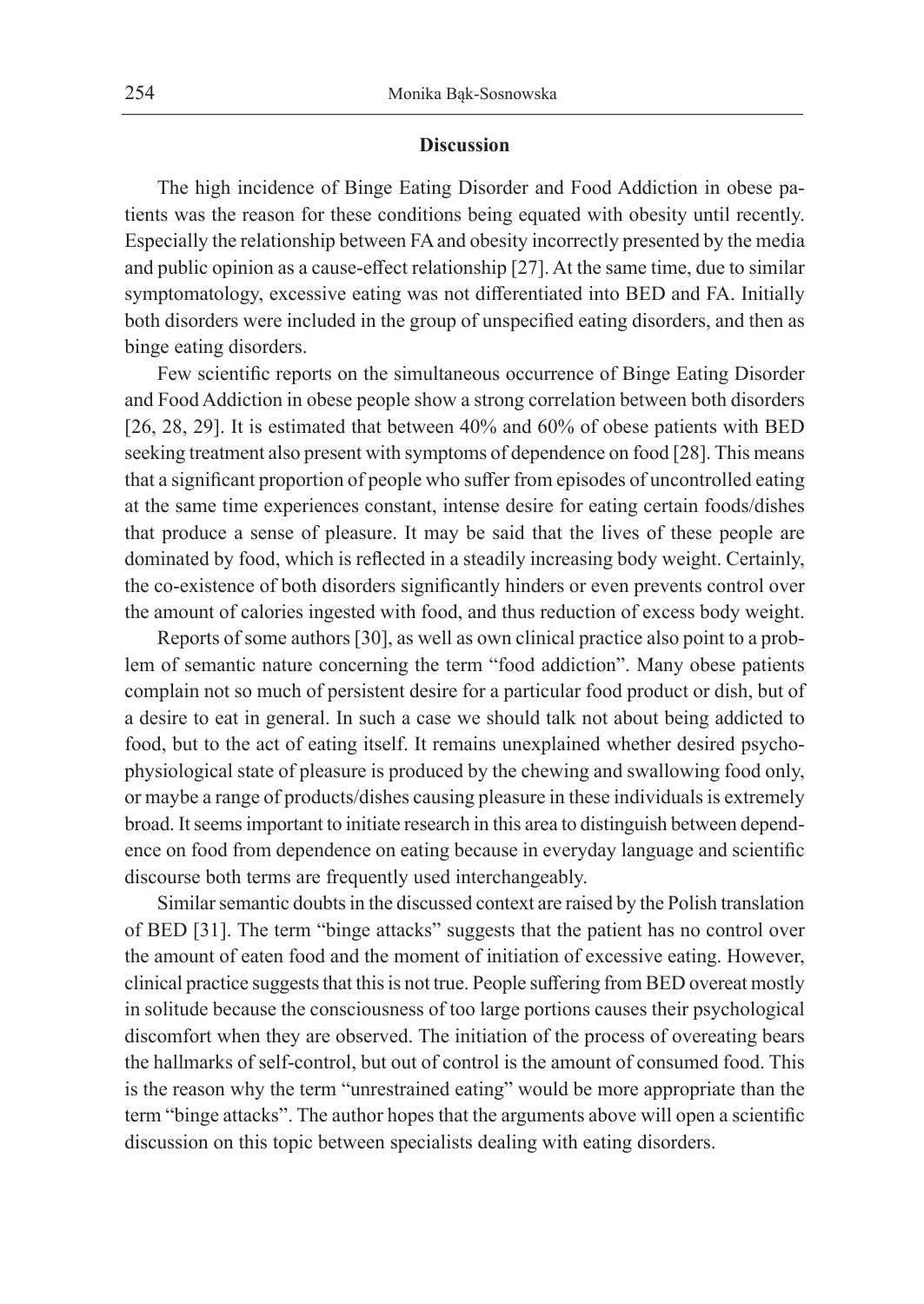Diversification of Binge Eating Disorder and Food Addiction has consequences, as they require slightly different treatments. This is important for the psychological treatment of obesity in general. To date, most scientific reports on the treatment of eating disorders associated with obesity are related to the use of CBT (Cognitive Behavioral Therapy) [32, 33]. It uses techniques such as e.g.: consumption monitoring, identification of automatic thoughts on food, developing alternative coping strategies, identifying triggers for problematic behaviors [34]. CBT appears to be effective in case of BED even when it is applied via the Internet [35] or when it takes the form of self-help, without the therapist [36]. Given the characteristics of certain eating disorders, it must be remembered that while controlled eating (occasionally or in small portions) of problematic products (e.g. high-calorie foods) can produce good results in BED, in addicted patients it usually leads to disinhibition and an eating spree [26]. Moreover, it is observed that cognitive behavioral therapy is effective in reducing eating episodes in patients with BED, but is not sufficiently effective for reduction of excess body weight [37].

Both in the treatment of BED as well as FA it is important to limit patient access to processed foods and high-calorie products and to take into account the following issues ([26, 38], own clinical practice):

- monitoring of food behaviors to identify triggers of excessive eating;
- identification of automatic thoughts about food or eating, as well as about body mass and body image in case of BED;
- develop constructive methods of coping (in high-risk situations, violation of abstinence, relapse);
- relapse prevention by analyzing the causes and consequences of recent overeating;
- education about the causes, symptoms and consequences of excessive eating; additionally, education about correct diet, body weight, body image (in BED) and similarities between drugs and processed food (in FA);
- practice coping with stress (e.g. with negative affect, impulsivity, mental and physical tension, making decisions), and social skills (e.g. assertiveness, solving problems).

In terms of differences in treatments for BED and FA, aspects showed in Table 4 should be taken into account ([26, 38] own clinical practice).

| Table 4. Differences in treatments for Binge Eating Disorder and Food Addiction |  |  |  |
|---------------------------------------------------------------------------------|--|--|--|
|---------------------------------------------------------------------------------|--|--|--|

| Factor               | <b>Binge Eating Disorder</b>                                                                                                             | <b>Food Addiction</b>                                                                                                                                                |
|----------------------|------------------------------------------------------------------------------------------------------------------------------------------|----------------------------------------------------------------------------------------------------------------------------------------------------------------------|
| purpose of treatment | it is important to normalize eating trough<br>regular meals and to reduce/avoid<br>factors that release an uncontrollable<br>food intake | the goal is total abstinence from<br>products that trigger an uncontrollable<br>food intake, e.g. refraining from<br>problematic food during intentional<br>exposure |

*table continued on the next page*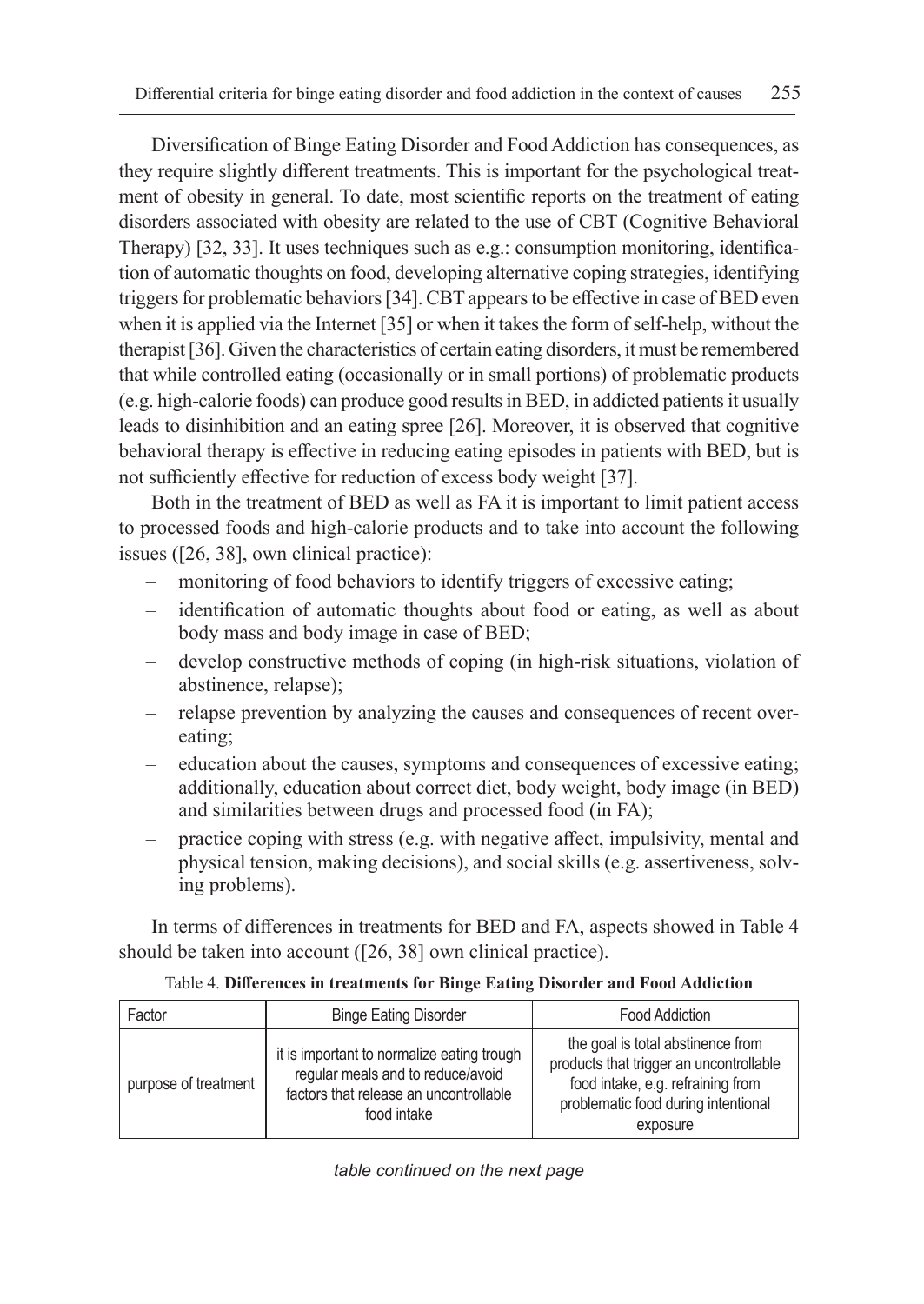| extent of treatment                     | it encompasses not only issues related<br>to food, but also the perception of one's<br>own body (weight, shape, image) and<br>emotional relationship with patient's own<br>body | it is necessary to take into account<br>issues related to the specificity of the<br>mechanism of addiction and addictive<br>products  |
|-----------------------------------------|---------------------------------------------------------------------------------------------------------------------------------------------------------------------------------|---------------------------------------------------------------------------------------------------------------------------------------|
| attitude to the<br>problematic products | moderate consumption of problematic<br>products is possible                                                                                                                     | complete avoidance of problematic<br>products seems appropriate                                                                       |
| meaning of social<br>support            | it is important but not necessary                                                                                                                                               | it is important to integrate social support<br>for addicted person and to inform<br>relatives about the mechanisms of<br>codependency |

The above considerations will demonstrate the complexity of differentiation and treatment of eating disorders leading to obesity, especially when clinical symptoms are as similar as in case of Binge Eating Disorder and Food Addiction. There is a need for exploring this issue, particularly in terms of a variety of biological and psychological mechanisms, causally or functionally related to the occurrence of BED and FA. On Polish scientific ground, there is also a need of the epidemiological studies on both disorders. For this to be possible, diagnostic tools used for this purpose in other countries should be adapted to our conditions. Above all, it seems important to raise awareness among medical specialists and general practitioners treating obese patients in terms of eating disorders associated with obesity. Differential criteria set out in the conclusions section of this study may contribute to more effective diagnosis and treatment of obese patients, in whom change of eating habits and increased physical activity do not produce satisfactory results in terms of reducing excessive body weight.

# **Conclusions**

- 1. Differential diagnostic criteria for BED and FA concern the following: function of food, circumstances of food intake, reaction to the inability to eat, awareness of the problem.
- 2. Proper diagnosis and differentiation of eating disorders increases the chances of adequate treatment of obese patients.

## **References**

1. Ng M, Fleming T, Robinson M, Thomson B, Graetz N, Margono C. et al. *Global, regional, and national prevalence of overweight and obesity in children and adults during 1980-2013: a systematic analysis for the Global Burden of Disease Study 2013*. Lancet 2014; 384(9945): 766–781.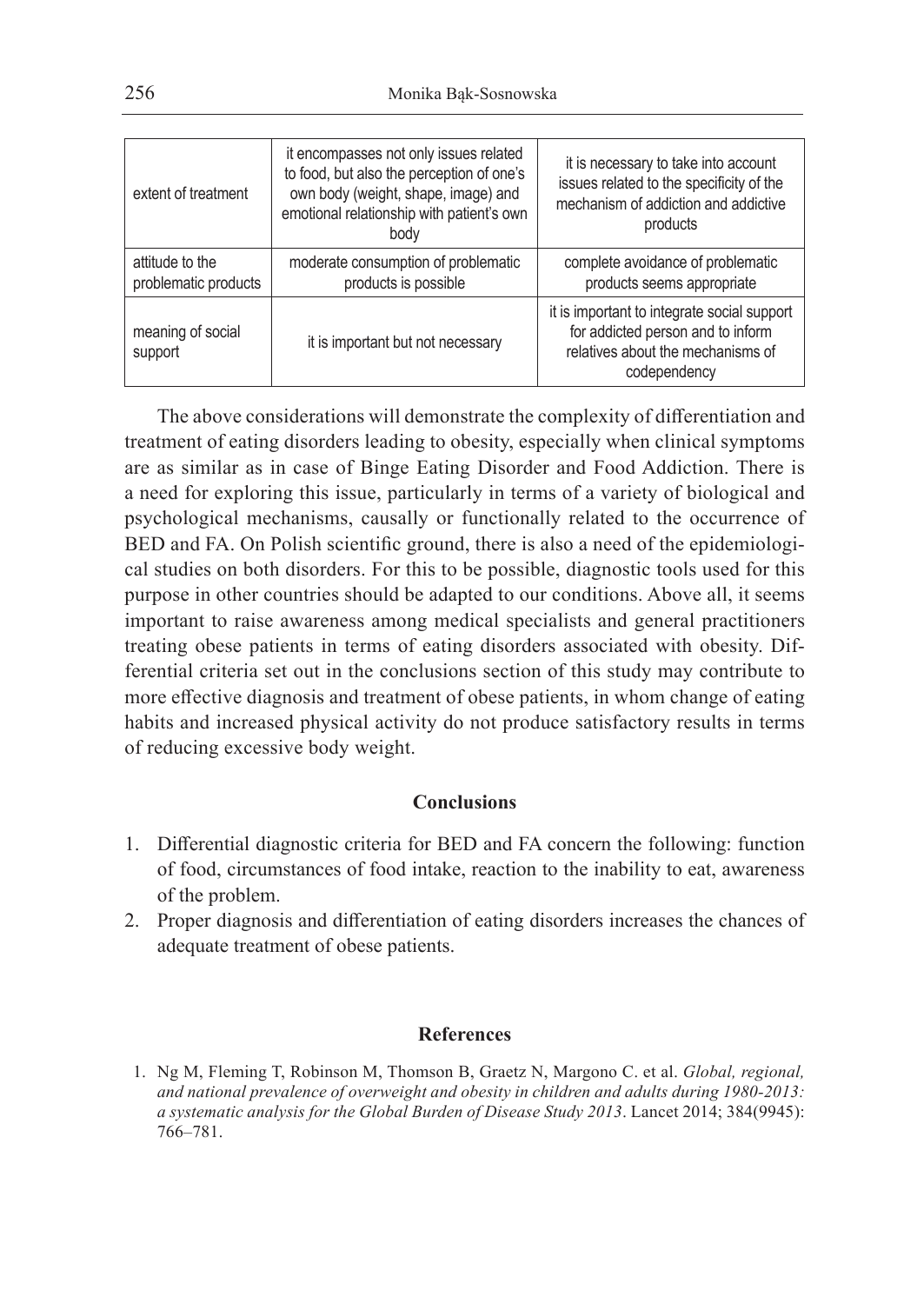- 2. Krzyżanowska-Świniarska B, Zahorska-Markiewicz B, Ostrowska L, Bąk-Sosnowska M. *Otyłość (prosta, pokarmowa)*. In: Milewicz A. ed. *Endokrynologia kliniczna*. Wroclaw: Polish Society of Endocrinology; 2012. p. 345–364.
- 3. Spieker EA, Pyzocha N. *Economic impact of obesity*. Prim. Care 2016; 43(1): 83–95.
- 4. Czerwińska E, Walicka M, Marcinowska-Suchowierska E. *Otyłość czy zawsze prosta?* Post. Nauk Med. 2013; 26(4): 307–310.
- 5. Śmiarowska M, Białecka M, Korwin-Piotrowska K. *Molecular mediators in control of food consumption and energy balance in eating disorders*. Adv. Clin. Exp. Med. 2007; 16(4): 569–576.
- 6. Inui A. *Eating behavior in anorexia nervosa an excess of both orexigenic and anorexigenic signaling?* Mol. Psychiatry 2001; 6: 620–624.
- 7. Schulte EM, Grilo CM, Gearhardt AN. *Shared and unique mechanisms underlying binge eatingdisorder and addictive disorders*. Clin. Psychol. Rev. 2016; 44: 125–139.
- 8. Avena NM, Rada P, Hoebel BG. *Evidence for sugar addiction: behavioral and neurochemical effects of intermittent, excessive sugar intake*. Neurosci. Biobehav. Rev. 2008; 32(1): 20–39.
- 9. Pawłowska M, Kalka D. *Cognitive-motivational model of obesity. Motivational mechanisms and cognitive biases underlying the processing of food-related images by people with excess body weight*. Psychiatr. Pol. 2015; 49(5): 983–991.
- 10. Ogińska-Bulik N. *Psychologia nadmiernego jedzenia. Przyczyny konsekwencje sposoby zmiany*. Lodz: University of Lodz Press; 2014.
- 11. *Diagnostic and statistical manual of mental disorders*. Fourth Edition. Text Revision (DSM-IV-TR). Washington: American Psychiatric Association; 2000.
- 12. *Diagnostic and statistical manual of mental disorders*. Fifth Edition (DSM-5). Washington: American Psychiatric Association; 2013.
- 13. Flaskerud JH. *Fat studies, binge eating, obesity and health or illness*. Issues Ment. Health Nurs. 2010; 31(7): 491–493.
- 14. Ketata W, Aloulou J, Charfi N, Abid M, Amami O. *Binge eating disorder and obesity: Epidemiological, clinical and psychopathological aspects. A study of an obese population in Sfax (Tunisia)*. Ann. Endocrinol. 2009; 70(6): 462–467.
- 15. Gormally J, Black S, Daston S, Rardin, D. *The assessment of binge eating severity among obese persons*. Addict. Behav. 1982; 7(1): 47–55.
- 16. Mitchell JE, King WC, Courcoulas A, Dakin G, Elder K. et al. *Eating behavior and eating disorders in adults before bariatric surgery*. Int. J. Eat. Disord. 2015; 48(2): 215–222.
- 17. Grucza RA, Przybeck TR, Cloninger *CR. Prevalence and correlates of binge eating disorder in a community sample*. Compr. Psychiatry 2007; 48(2): 124–131.
- 18. Preti A, Girolamo Gd, Vilagut G, Alonso J, Graaf Rd, Bruffaerts R. et al. *The epidemiology of eating disorders in six European countries: results of the ESEMeD-WMH project*. J. Psychiatr. Res. 2009; 43(14): 1125–1132.
- 19. Randolph TG. *The descriptive features of food addiction addictive eating and drinking*. Q. J. Stud. Alcohol 1956; 17: 198–224.
- 20. Gearhardt AN, Corbin WR, Brownell KD. *The preliminary validation of the Yale Food Addiction Scale*. Appetite 2009; 52: 430–436.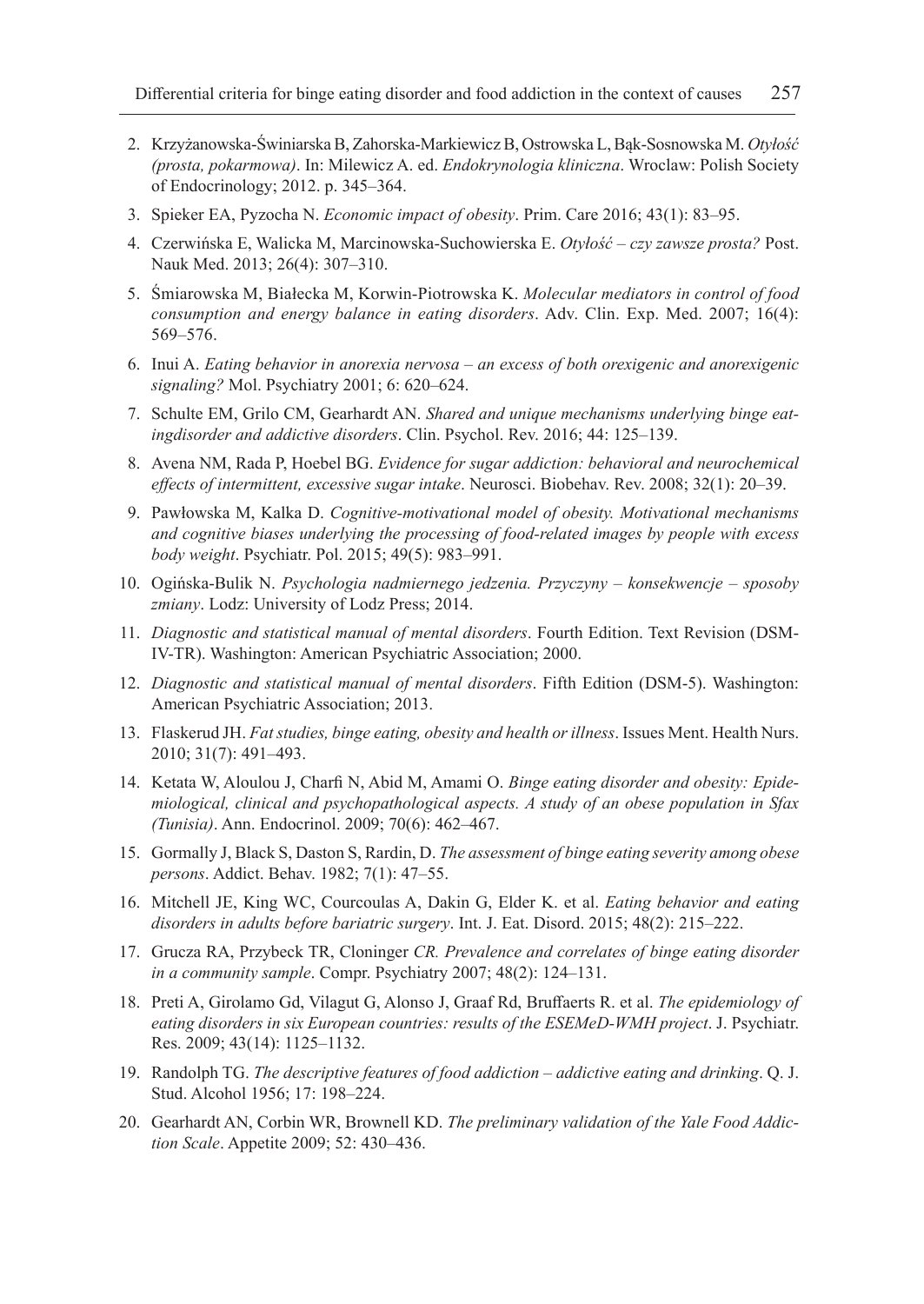- 21. Ziauddeen H, Farooqi IS, Fletcher PC. *Obesity and the brain: how convincing is the addiction model?* Nat. Rev. Neurosci. 2012; 13: 279–286.
- 22. Meule A, Kübler A. *The translation of substance dependence criteria to food-related behaviors: different views and interpretations*. Front. Psychiatry 2012; 26(3): 64.
- 23. Davis C, Curtis C, Levitan RD, Carter JC, Kaplan AS, Kennedy JL. *Evidence that 'food addiction' is a valid phenotype of obesity*. Appetite 2011; 57(3): 711–717.
- 24. Lavie CJ, De Schutter A, Parto P, Jahangir E, Kokkinos P, Ortega FB. et al. *Obesity and prevalence of cardiovascular diseases and prognosis – the obesity paradox updated*. Prog. Cardiovasc. Dis. 2016; 58(5): 537–547.
- 25. Czapiński J. *Diagnoza społeczna 2011 Warunki i Jakość Życia Polaków cały raport (PL)*. Contemporary Economics 2011; 5(3): 1–461.
- 26. Gearhardt AN, White MA, Potenza MN. *Binge eating disorder and food addiction*. Curr. Drug Abuse Rev. 2011; 4(3): 201–207.
- 27. Meule A. *Are certain foods addictive?* Front. Psychiatry 2014; 5(38): 1–3.
- 28. Gearhardt AN, White MA, Masheb RM, Grilo CM. *An examination of food addiction in a racially diverse sample of obese patients with binge eating disorder in primary care settings*. Compr. Psychiatry 2013; 54(5): 500–505.
- 29. Davis C, Curtis C, Levitan RD, Carter JC, Kaplan AS, Kennedy JL. *Evidence that 'food addiction' is a valid phenotype of obesity*. Appetite 2011; 57(3): 711–717.
- 30. Hebebrand J, Albayrak Ö, Adan R, Antel J, Dieguez C, de Jong J. et al. *"Eating addiction", rather than "food addiction", better captures addictive-like eating behavior*. Neurosci. Biobehav. Rev. 2014; 47: 295–306.
- 31. Gałecki P, Święcicki Ł. *Kryteria diagnostyczne z DSM-5*. Wroclaw: Elsevier Urban & Partner; 2015.
- 32. Palavras MA, Hay P, Touyz S, Sainsbury A, da Luz F, Swinbourne J. et al. *Comparing cognitive behavioural therapy for eating disorders integrated with behavioural weight loss therapy to cognitive behavioural therapy-enhanced alone in overweight or obese people with bulimia nervosa or binge eating disorder: study protocol for a randomised controlled trial*. Trials 2015; 16: 578.
- 33. Abilés V, Rodríguez-Ruiz S, Abilés J, Obispo A, Gandara N, Luna V. et al. *Effectiveness of cognitive-behavioral therapy in morbidity obese candidates for bariatric surgery with and without binge eating disorder*. Nutr. Hosp. 2013; 28(5): 1523–1529.
- 34. Kadden R, Carroll K, Donovan D, Cooney N, Monti P, Abrams D. et al. *Cognitive-behavioral coping skills therapy manual: A clinical research guide for therapists treating individuals with alcohol abuse and dependence.* Rockville, MD: National Institute on Alcohol Abuse and Alcoholism; 1992.
- 35. ter Huurne ED, de Haan HA, Postel MG, van der Palen J, Van Der Nagel JE, DeJong CA. *Web-based cognitive behavioral therapy for female patients with eating disorders: randomized controlled trial*. J. Med. Internet Res. 2015; 17(6): e152.
- 36. Ghaderi A, Scott B. *Pure and guided self-help for full and sub-threshold bulimia nervosa and binge eating disorder*. Br. J. Clin. Psychol. 2003; 42(3): 257–269.
- 37. Carter JC, Fairburn CG. *Cognitive behavioral self-help for binge eating disorder: a controlled effectiveness study*. J. Consult. Clin. Psychol. 1998; 66: 616–623.